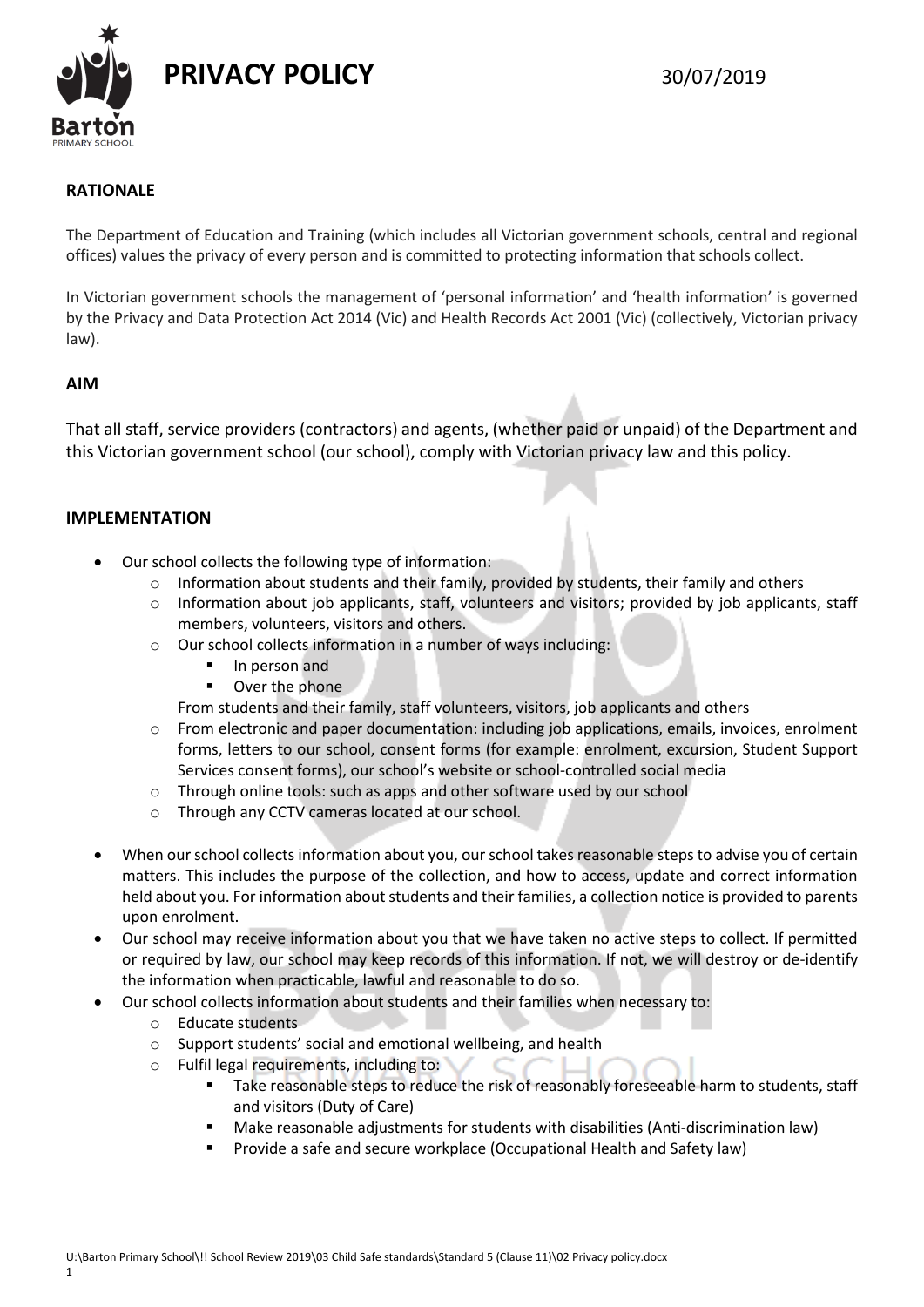**PRIVACY POLICY** 30/07/2019



- Enable our school to:
	- o Communicate with parents about students' schooling matters and celebrate the efforts and achievements of students
	- o Maintain the good order and management of our school
- Enable the Department to:
	- o Ensure the effective management, resourcing and administration of our school
	- o Fulfil statutory functions and duties
	- o Plan, fund, monitor, regulate and evaluate the Department's policies, services and functions
	- o Comply with reporting requirements
	- o Investigate incidents in school and/or respond to any legal claims against the Department, including an of its schools.
- Our school collects information about staff, volunteers and job applications:
	- o To assess applicants' suitability for employment or volunteering
	- o To administer employment or volunteer placement
	- o For insurance purposes, including public liability and WorkCover
	- o To fulfil various legal obligations, including employment and contractual obligations, occupational health and safety law and to investigate incidents
	- o To respond to legal claims against our school/the Department.
	- Our school uses or discloses information consistent with Victorian privacy law, as follows:
		- $\circ$  For primary purpose as defined above
		- $\circ$  For a related secondary purpose that is reasonably to be expected for example, to enable the school council to fulfil its objectives, functions and powers
		- o With notice and/or consent including consent provided on enrolment and other forms
		- o When necessary to lessen or precent a serious threat to:
			- A person's life, health, safety or welfare
			- The public's health, safety or welfare
		- $\circ$  When required or authorised by law including as a result of our duty of care, anti-discrimination law, occupational health and safety law, reporting obligations to agencies such as Department of Health and Human Services and complying with tribunal or court orders, subpoenas or Victoria Police warrants
		- o To investigate or report unlawful activity, or when reasonably necessary for a specified law enforcement purpose, including the prevention or investigation of a criminal offence or seriously improper conduct, by or on behalf of a law enforcement agency
		- o For Departmental research or school statistics purposes
		- o To establish or respond to a legal claim
- A unique identifier (a CASES21 code) is assigned to each student to enable the school to carry out its functions effectively
- When a student has been accepted at, and is transferring to, another Victorian government school, our school transfers information about the student to that school. This may include copies of the student's school records, including any health information.
- This enable the next school to continue to provide for the education of the student, to support the student's social and emotional wellbeing and health, and to fulfil legal requirements.
- Al individuals, or their authorised representative(s), have a right to access, update and correct information that our school holds about them.
- Our school only provides school reports and ordinary school communications to parents who have a legal right to that information. Requests for access to other student information must be made by making a Freedom of Information (FOI) application through the Department's Freedom of Information Unit (see below)

 $\overline{\phantom{0}}$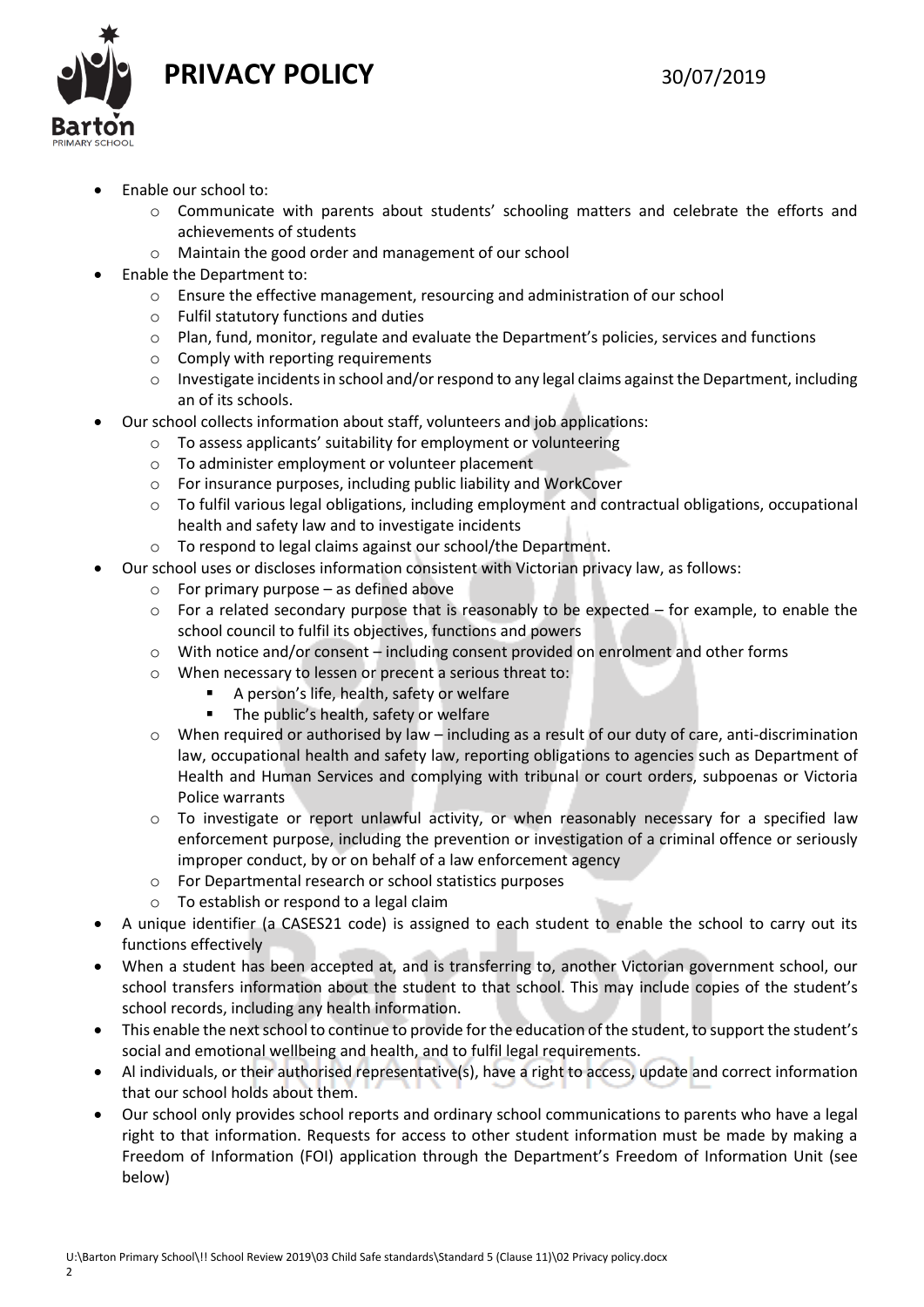

- 
- In some circumstances, an authorised representative may not be entitled to information about the student. These circumstances include when granting access would not be in the student's best interests or would breach our duty of care to the student or would unreasonably impact on the privacy of another person.
- School staff may first seek access to their personnel file by contacting the principal. If direct access is not granted, the staff member may request access through the Department's Freedom of Information Unit.
- Our school takes reasonable steps to protect information from misuse and loss, and from the unauthorised access, modification and disclosure. Our school stores all paper and electronic records securely, consistent with the Department's records management policy and information security standards. All school records are disposed of, or transferred to the Public Records Office Victoria, as required by the relevant Public Records Office Standard.
- When using software and contracted service providers to manage information, our school assesses these according to the appropriate departmental processes. One example of this is that staff passwords for school systems are strong and updated on a regular basis, consistent with the Department's password policy.

# **APPROVED:**

Ratified by School Council: 26<sup>th</sup> April 2018

# **EVALUATION**

- This policy will be regularly reviewed and updated to take account of new laws and technology and the changing school environment when required
- This policy will be reviewed annually as part of the school's three-year review cycle.

# **SUPPORTING RESOURCES**

 Department of Education and Training Freedom of Information <http://www.education.vic.gov.au/school/principals/spag/governance/Pages/foi.aspx>

# PRIMARY SCHC

### **Appendix 1**